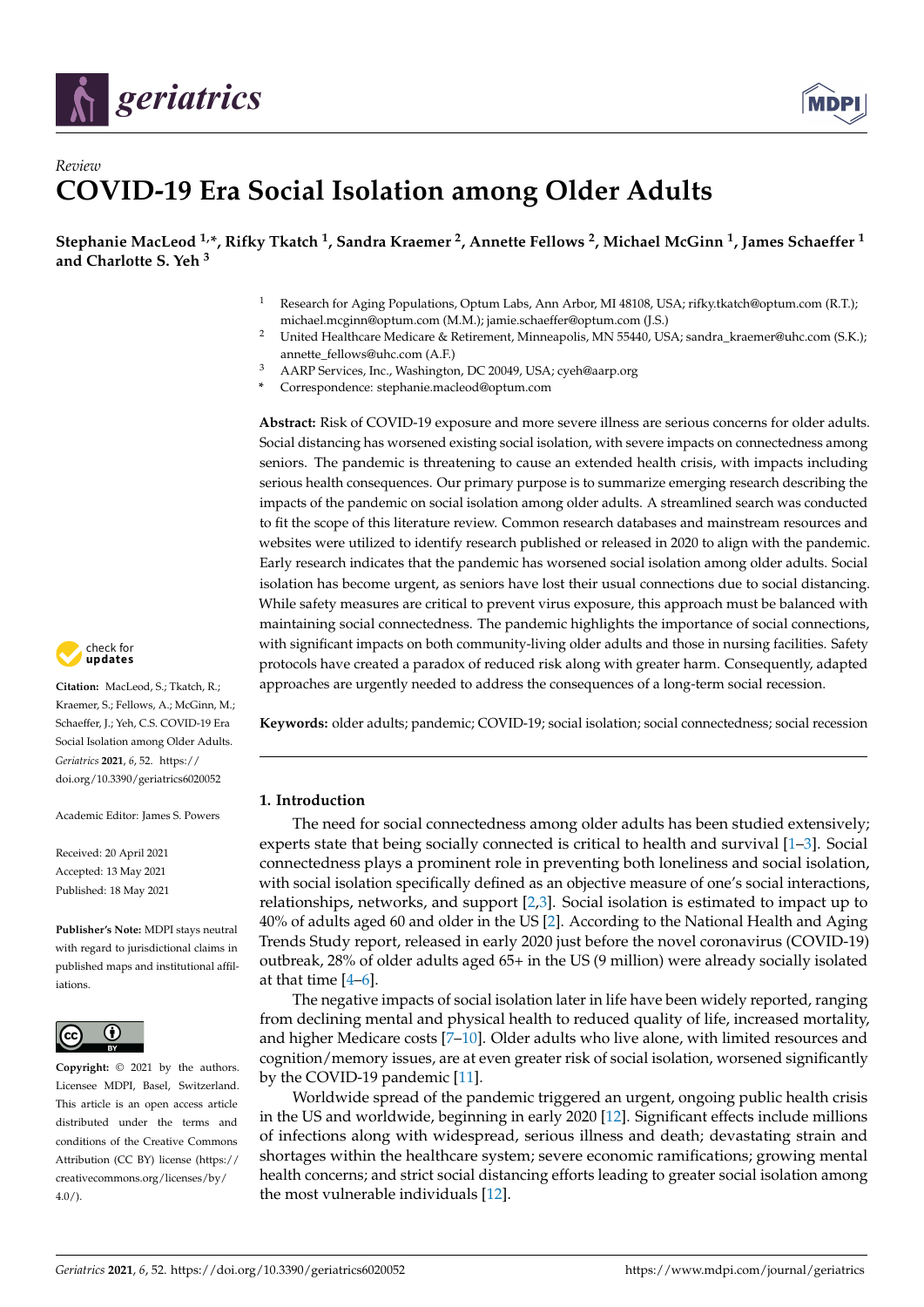Older adults have been disproportionately impacted by COVID-19, with higher susceptibility to severe illness, hospitalization, and death [\[13\]](#page-13-1). In the US, those who are age 65+ comprised about 80% of all COVID-19 deaths as of late 2020; worldwide, estimates suggest that 95% of pandemic related deaths have been among those age 60 and older [\[13,](#page-13-1)[14\]](#page-13-2). While the physical illness and death impact has been emphasized, the pandemic has taken a toll on mental health and quality of life, as well [\[3](#page-12-1)[,12](#page-13-0)[,15\]](#page-13-3).

Social distancing has significantly impacted social connectedness especially among seniors who are already isolated [\[3,](#page-12-1)[15\]](#page-13-3). Although recommendations have varied by state and by urban versus rural areas, social distancing has been especially important for vulnerable older adults due to their high risk of severe illness resulting from COVID-19 infection. Thus, from early in the pandemic, older adults in most areas have been urged to stay home as much as possible until recent availability has improved access to approved COVID-19 vaccines. Consequently, increased social isolation has added to family and caregiver burden, reduced access to healthcare services, strained support networks, and hampered coping strategies for many [\[16\]](#page-13-4). Older individuals who previously left their homes regularly for social activities, volunteering, doctors' appointments, family visits, and errands have generally suspended these activities due to strong recommendations and strict guidelines urging older Americans to stay home. Thus, their social connectedness, one of several factors recently identified to be key personal determinants of health [\[17\]](#page-13-5), has been severely impacted. Notably, a collection of personal factors has been defined as personal determinants of health, or PDOH—an emerging concept built on the individual resources that help buffer challenges in life and support optimal health outcomes [\[17\]](#page-13-5). In addition to social connectedness, other important PDOH including resilience and purpose in life may potentially decrease over the long term for many individuals as a result of the pandemic, with the abrupt absence of normal support systems, roles, and activities [\[3](#page-12-1)[,15,](#page-13-3)[17\]](#page-13-5). Furthermore, older adults who are hospitalized for COVID-19 infections with a poor prognosis may not be able to perform life completion and end-of-life tasks due to current hospital restrictions such as prohibited family visits, creating a reality that may reduce quality of life for the patient and cause distress for family members [\[16\]](#page-13-4).

The pandemic has made these realities increasingly challenging, as every area of life has changed in efforts to slow the spread of the virus [\[3\]](#page-12-1). Downstream consequences include not only an economic recession, but also the potential for a social recession, recently defined as a lasting collapse in social contact resulting from compounded social isolation, especially among the most vulnerable [\[3,](#page-12-1)[12,](#page-13-0)[18\]](#page-13-6). A long social recession could worsen the well-known negative impacts of social isolation, encompassing both physical and mental health outcomes as well as longevity and overall quality of life [\[3,](#page-12-1)[12,](#page-13-0)[18\]](#page-13-6).

UnitedHealthcare (UHC) and AARP Services, Inc. (ASI) work together to help improve health outcomes, quality of life, and reduce costs and utilization for a growing population of older Americans. To that end, a key goal is to address the unique needs and health concerns of older adults covered under AARP® Medicare Supplement Plans insured by UnitedHealthcare Insurance Company or an affiliate (collectively "UnitedHealthcare"). Thus, considering the ramifications of the COVID-19 pandemic crisis in the US, this literature review examines related effects on social connectedness among older adults.

#### **2. Statement of Purpose**

Our primary purpose is to describe the immediate and lasting impacts of increased social isolation among older adults resulting from the COVID-19 pandemic, social distancing, and the subsequent loss of social connectedness and relationships as well as negative effects on physical and mental health. This review will also briefly explore potential approaches that could be adapted for safety protocols to combat social isolation among older adults in this unique time, as well as the need to consider the long-term impacts of the pandemic and its lasting consequences on health outcomes. In doing so, we aim to present opportunities to address an emerging social recession with approaches tailored for use during the pandemic and beyond.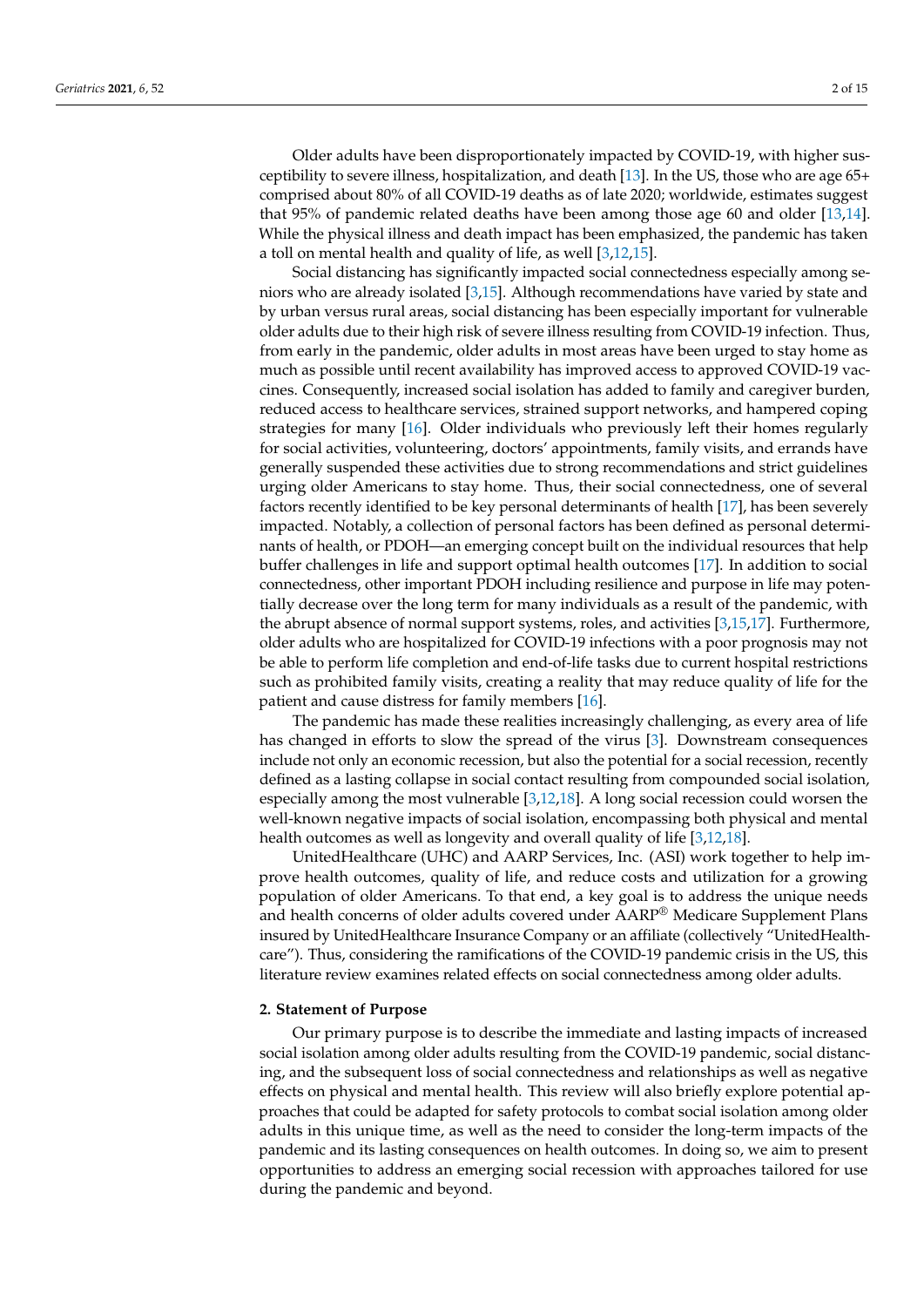We hypothesize that: (1) the COVID-19 pandemic has compounded and worsened social isolation among older adults, in large part due to their susceptibility to severe illness and death as a result of infection with the virus as well as existing social isolation challenges and orders to stay at home; and (2) the impacts of intensifying social isolation within this population have the potential to be long-lasting, with subsequent consequences for mental and physical health outcomes.

#### **3. Methods**

For this review, a targeted literature search was conducted to focus on the specific topics of interest, rather than a broad systematic review of all related areas (such as all social isolation). Per PRISMA 2020 guidelines, instead of a systematic review, this was conducted as a scoping review of literature to provide an overview of new, emerging literature on our topic areas of interest—a methodology utilized due to the recent and limited nature of published literature specific to the COVID-19 pandemic. However, the following guidelines for qualitative literature review studies were considered:

- Provide a statement of the objective or hypothesis the review addresses.
- Specify the inclusion and exclusion criteria for the review and how studies were categorized by search terms.
- Identify the databases, websites, organizations, and other references searched or utilized to select relevant studies.
- Specify methods used to decide whether a study met the inclusion criteria for the review.
- Describe the search and selection process, using a flow diagram to include the number of studies ultimately included as citations in the review.
- Cite each study included along with full reference information.

Other guidelines for methodology of research studies were not applicable if they pertained to data collection, surveys, data analysis, or other processes, as our literature review did not integrate those steps.

Notably, older adults in the US were our target population; thus, research focused on other age segments and locations was excluded. Our search gathered articles published from early 2020 through year-end 2020 in order to align with the onset of the COVID-19 pandemic.

Established research databases and search engines were utilized, primarily PubMed, Google, and Google Scholar, as well as updated mainstream websites as appropriate to identify recently released content. Included were legitimate websites maintained by the World Health Organization (WHO), Centers for Disease Control and Prevention (CDC), AARP and AARP Foundation, Commonwealth Fund, Gerontological Society of America (GSA), and other reputable organizations. Search tools were selected for the scope of publications available, timeliness of research, access to articles, and alignment with standard literature review methodology.

Search terms and phrases were identified and streamlined to identify publications that closely aligned with our focus. An initial list of terms was determined by considering key areas of interest, specifically focusing on social isolation and connectedness among US older adults during the COVID-19 pandemic.

Several search terms returned numerous results, many of which were outside the scope of this paper. However, these initial results provided an overview of the emerging body of research on the impacts of the pandemic on social isolation among older populations. Subsequently, we further narrowed these initial results to identify publications most closely related to our purpose including those focusing on impacts of the COVID-19 pandemic on social isolation during 2020. We used PubMed's advanced search feature with the Medical Subject Headings ("MeSH") filter to further narrow results. Next, we further streamlined results with the MeSH Major Topic option to identify more relevant publications for several topics. Titles and selected abstracts were reviewed as needed; selected reference lists of the most relevant articles were also reviewed for potentially useful resources. Inclusion criteria included original research and review publications with titles and/or abstracts that fit our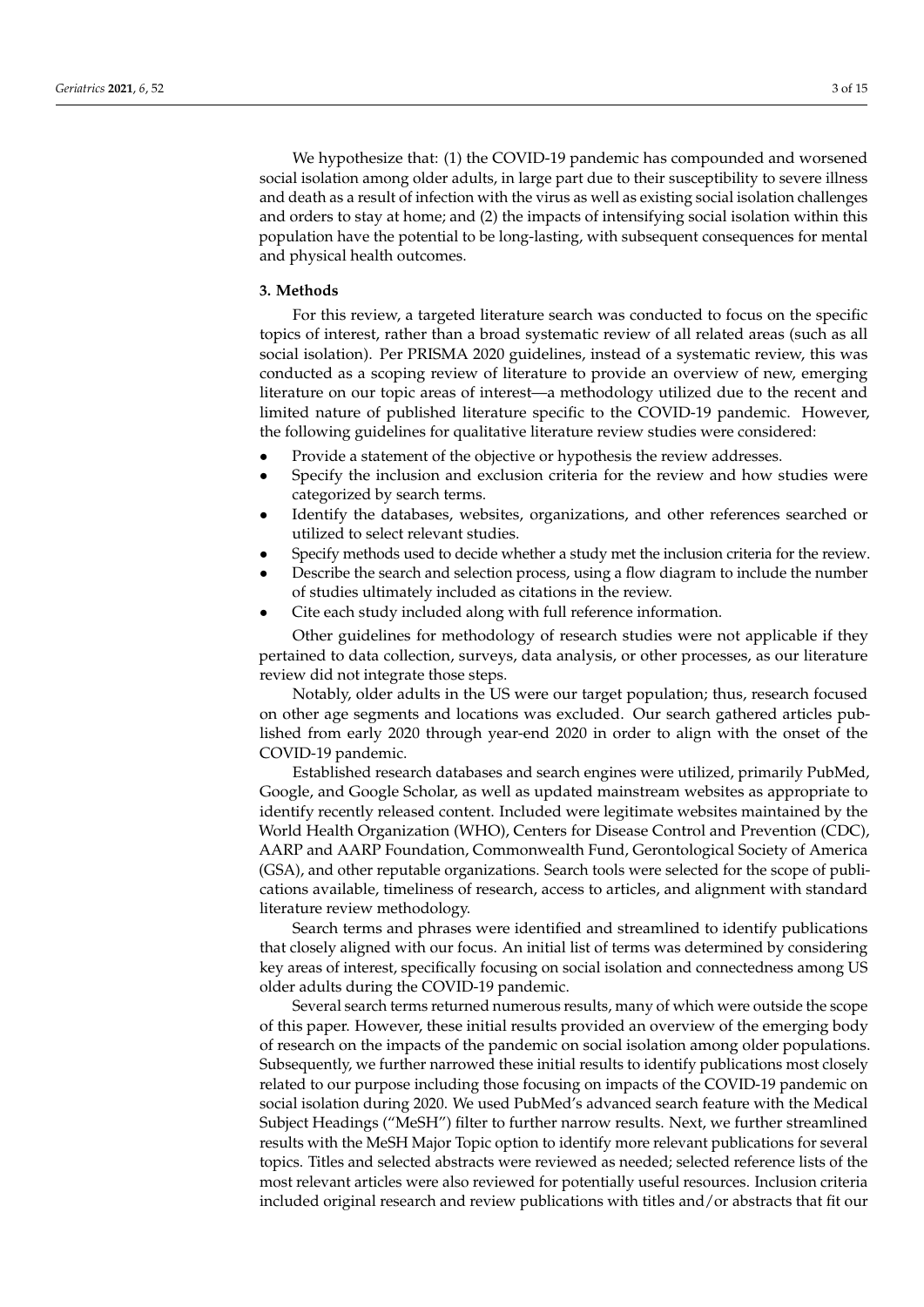scope, as well as those focusing on older populations (i.e., primarily age 60+ but also age 50–60). Research focusing strictly on younger populations or other specific demographic groups was typically excluded. Exclusions also encompassed articles published outside the US, general research on topics unrelated to the pandemic except for background content, as well as those published prior to 2020. Additionally, only articles published in English were selected. Table [1](#page-3-0) displays examples of the search terms used; the number of filtered results identified for each term or phrase are also listed. Meanwhile, Figure [1](#page-3-1) displays the search methods and results obtained in a pictorial format.

<span id="page-3-0"></span>**Table 1.** Examples of Search Terms and Results Returned.

| Search Terms (with Search Filter: 2020)           | <b>Results</b> |
|---------------------------------------------------|----------------|
| Older Adults Mental Health Post-COVID US          | 43             |
| Social Isolation Interventions Older Adults COVID | 63             |
| Social Recession Older Adults After COVID         | 137            |
| Social Recession Older Adults COVID               | 156            |
| Social Recession Older Adults Pandemic            | 158            |
| Interventions for Social Recession COVID          | 247            |
| Definition of Social Recession                    | 289            |
| Social Connections Older Adults COVID             | 305            |
| Social Isolation Solutions Older Adults COVID     | 367            |
| <b>Impact of Social Recession COVID</b>           | 538            |
| Social Recession COVID                            | 620            |

|  |            | Results Returned from Initial Database Searches |  |
|--|------------|-------------------------------------------------|--|
|  | $n = 2923$ |                                                 |  |

<span id="page-3-1"></span>

| Results from Secondary Searches with Filters | Results from Search with Additional Exclusions |  |
|----------------------------------------------|------------------------------------------------|--|
| $n = 952$                                    | $n = 74$                                       |  |

| Publications Selected for Inclusion by Category<br>$n = 60$ |                              |  |
|-------------------------------------------------------------|------------------------------|--|
| Impact of COVID on Isolation                                | Harmful Effects of Isolation |  |
| $n = 16$                                                    | $n = 10$                     |  |
| Intervention Techniques                                     | COVID Lessons Learned        |  |
| $n = 18$                                                    | $n = 16$                     |  |

**Figure 1.** Diagram Displaying Search Methods and Results. **Figure 1.** Diagram Displaying Search Methods and Results.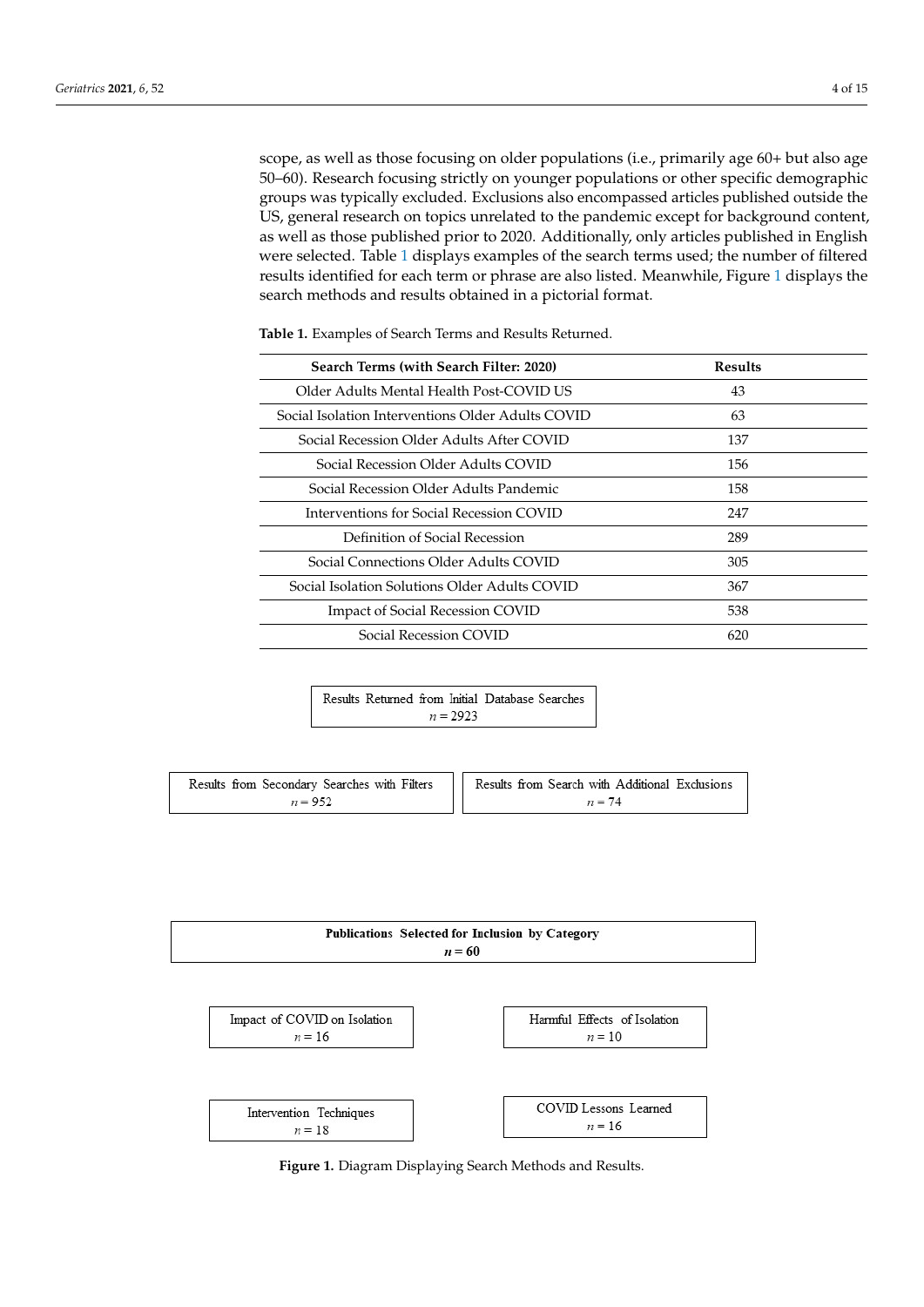# **4. Summary of Results**

# *4.1. The Shift in Social Connectedness during COVID-19*

Emerging literature identified in this review confirms our previous hypotheses that: (1) the COVID-19 pandemic has compounded and worsened social isolation among older adults; and (2) the impacts of intensifying social isolation within this population have the potential to be long-lasting, with subsequent consequences for both mental and physical health outcomes. Research conducted during the early months of the pandemic and its accompanying stay-at-home orders and lockdown conditions demonstrate these impacts, with growing consensus on the key concerns escalating during this unprecedented era.

Social isolation is a well-known concern within older populations, yet its impacts on physical, psychological, and social health gained greater awareness at the onset of the COVID-19 outbreak [\[19\]](#page-13-7). Since early 2020, the pandemic has truly highlighted the importance of social connections for seniors. Social isolation quickly became even more urgent as older adults lost their usual connections due to quarantine orders and social distancing recommendations designed to keep them safe. As such, a new phenomenon has occurred across this age group, as the safety protocols executed to protect older adults have subsequently placed them at greater risk of social isolation. The new concept emerging to describe this cycle resulting from social distancing efforts has become known as the COVID-19 Social Connectivity Paradox [\[20\]](#page-13-8) (Figure [2\)](#page-4-0).

<span id="page-4-0"></span>

Figure 2. The COVID-19 Social Connectivity Paradox<sup>20</sup>.

Compounding these factors, family members and friends of older adults often stay away consequences of this paradox require urgent attention as it intensifies the existing problems of social isolation and disconnectedness among seniors; solutions adapted for safety are needed now and in the longer term [\[20\]](#page-13-8). Within this paradox, frequent interaction with others prevents social isolation, but also leads to higher risk of COVID-19 infection. Conversely, reduced interaction (due to social distancing and staying home) leads to greater isolation, yet lower risk of exposure [\[20\]](#page-13-8). and stop in-person visits to avoid exposing aging loved ones to the virus [\[15](#page-13-3)[,20\]](#page-13-8). The

Another new phenomenon resulting from the pandemic has been described as "Lockdown Loneliness," referring to loneliness specifically caused by worsening social isolation and disconnectedness due to lockdowns and stay-at-home orders [21]. This trend is supported by June 2020 data from Great Britain suggesting that "Lockdown Loneliness" im-pacted 7.4 million residents at that time [\[21\]](#page-13-9). Chronic loneliness remained at pre-lockdown levels (2.6 million), but among these lonely individuals, 80% were further impacted by pandemic lockdowns [21].

At the same time, experts predict a long-term societal impact, compared to an economic low period and referred to as a "social recession," or the long-term collapse in social contact and fraying of social bonds that could lead to worsening chronic isolation as the loss of interaction continues over time  $[3,12,18]$  $[3,12,18]$  $[3,12,18]$ . A social recession could have lasting impacts on both physical and mental health, with serious consequences expected among the oldest and those in poor health. Unfortunately, the effects of a social recession are likely to be harder to assess and reverse than those of an economic recession.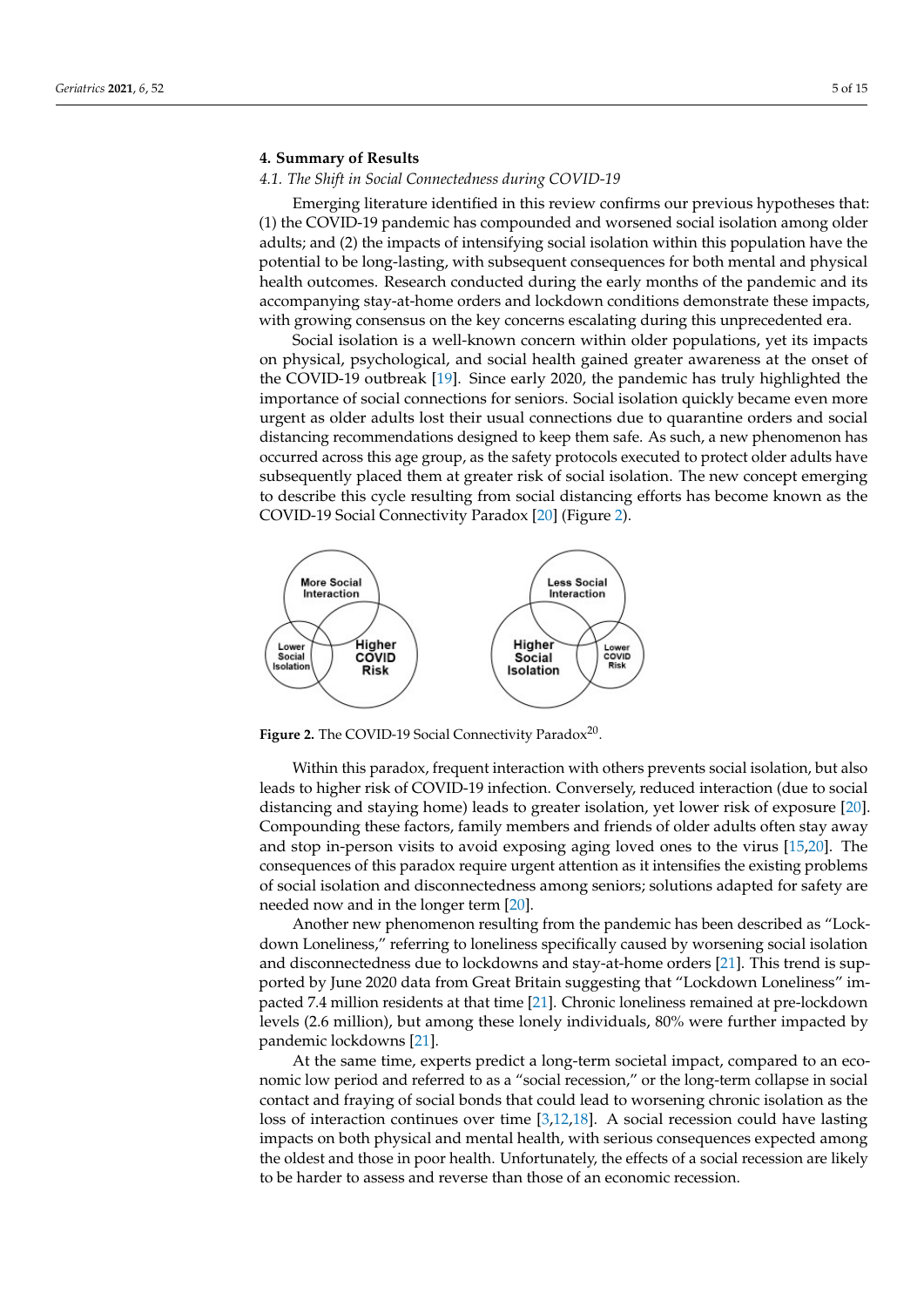Meanwhile, new research emphasizes the unique challenge of social isolation in long-term care settings, compounded by safety guidelines since the start of the COVID-19 outbreak. During the pandemic, infection rates and deaths among long-term care residents were initially overwhelming, with early "hot spots" of the virus in many of these facilities [\[22–](#page-13-10)[24\]](#page-13-11). Estimates from the Centers for Disease Control and Prevention (CDC) indicate that long-term care residents comprised over 25% of all COVID-19 related deaths in the US as of late 2020 [\[25\]](#page-13-12), while in Europe and Quebec, Canada, rates appear even higher: 50% and 88%, respectively, of COVID-19 deaths have occurred in these facilities [\[26,](#page-13-13)[27\]](#page-13-14). Consequently, restrictions to prevent additional spread of the virus typically prohibit visits from family members and friends [\[22\]](#page-13-10). At the same time, residents are often confined to their rooms inside facilities, with a sudden halt in group activities and gatherings for meals to reduce infection rates [\[22\]](#page-13-10). Researchers predict that these factors will lead to significant consequences for older adults, worsening not only social isolation but also levels of loneliness, stress, anxiety, and depression, potentially further compounding physical health conditions [\[22](#page-13-10)[,28,](#page-13-15)[29\]](#page-13-16).

# *4.2. Assessing Social Isolation and the Impacts of COVID-19*

As the pandemic worsened throughout 2020, fast-track research aimed to quickly examine the widespread impacts of COVID-19. Most research published prior to the end of 2020 primarily describes small survey studies and commentaries yet provides a foundation for growing knowledge [\[30](#page-13-17)[–32\]](#page-13-18). As one focus area, researchers emphasized the need to quickly assess social isolation among vulnerable seniors amid quarantines and social distancing recommendations [\[30–](#page-13-17)[32\]](#page-13-18). Experts stress that both during the pandemic and as normalcy returns, providers must regularly screen for social isolation and take proactive steps to alleviate it [\[19\]](#page-13-7). In this effort, several surveys tailored with COVID-related questions have been developed in small studies. One such measure is the Questionnaire for Assessing the Impact of the COVID-19 Pandemic on Older Adults (QAICPOA), a 17-item survey [\[30\]](#page-13-17). The QAICPOA was designed for use on the telephone with older participants to assess the impact of social isolation during COVID-19 and is currently freely available to use in subsequent studies. The 17 items focus on changes in social support during the pandemic, encompassing both emotional (who provides it) and instrumental (such as how food and medication is obtained while quarantined) [\[30\]](#page-13-17). The QAICPOA is currently being applied in part to assess needs and barriers to connectedness, as well as to ensure referrals to resources.

Another new measure, the Fear of COVID-19 Scale (FCV-19S), is a seven-item survey designed to assess emotional, cognitive, and behavioral impacts of the pandemic. Developed for the general population, the FCV-19S uses a five-point scale with responses from strongly agree to strongly disagree, with higher scores indicating greater fear about the virus [\[33\]](#page-13-19). Questions include: "I am most afraid of coronavirus-19;" "It makes me uncomfortable to think about coronavirus-19;" "My hands become clammy when I think about coronavirus-19;" and others.

Finally, the Understanding America Study (UAS) COVID-19 Survey was conducted in April–May 2020 among US adults age 50+ (*n* = 3283) [\[34\]](#page-13-20). This survey, funded by the National Institutes of Health (NIH), evaluated the impacts of social distancing measures primarily on loneliness. One single item asked, "In the past 7 days, how often have you felt lonely?" with responses of at least one day coded as lonely. Those who stated they were implementing social distancing measures, including cancellation of social activities and avoiding contact with others, reported up to 41% greater loneliness.

# *4.3. Growing Impacts of the Pandemic on Older Adults*

Meanwhile, several small research studies have attempted to determine how the pandemic is affecting older adults' lives, including levels of social isolation. In one study, researchers conducted an analysis of online focus group discussion data from older adults with pre-frailty or frailty while under stay-at-home orders in March 2020 (*n* = 10; total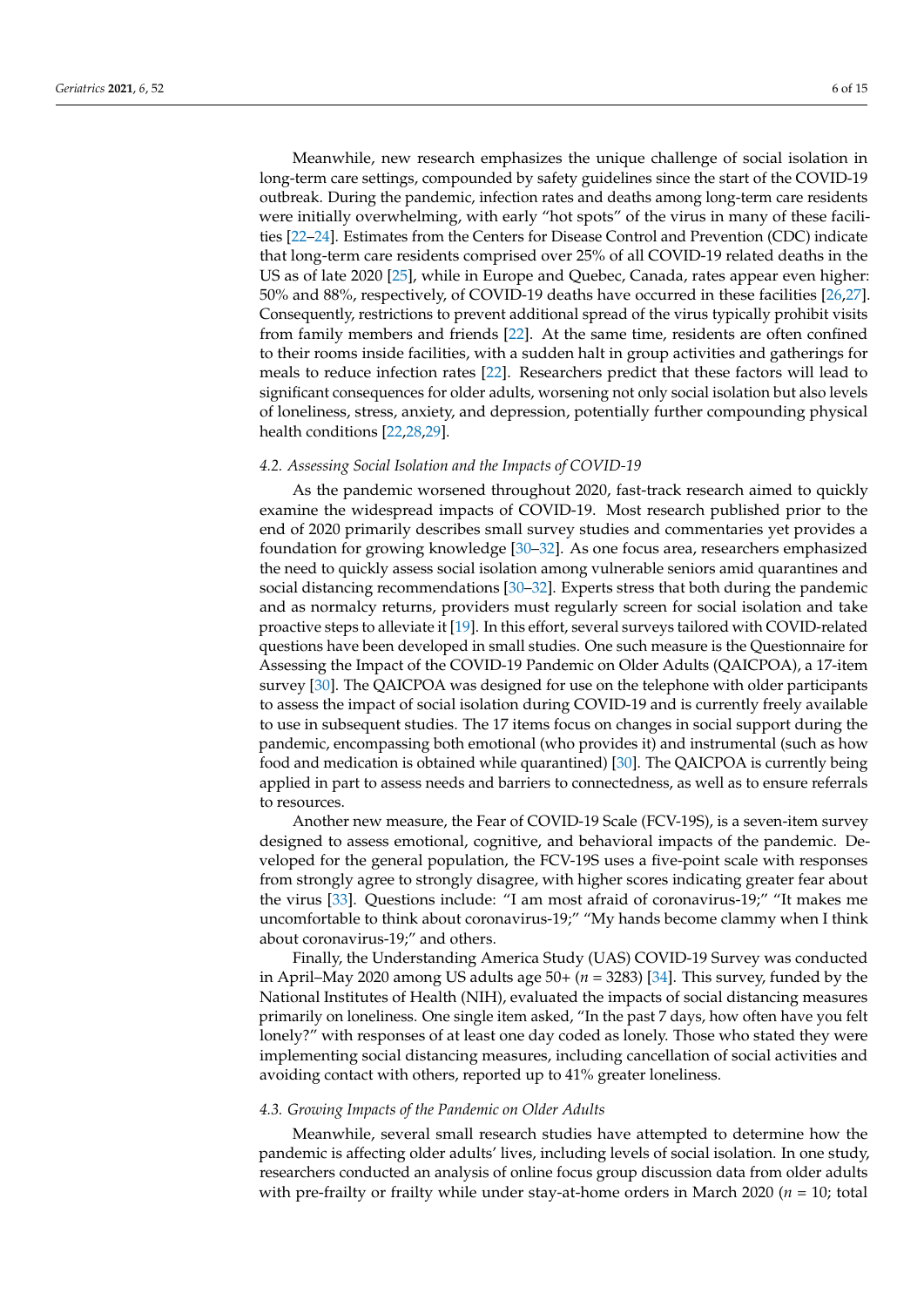posts = 60). Topics in the online posts included impacts of the pandemic on daily life, preparedness, and technology use [\[11\]](#page-12-7). Participants reported increased stress, anxiety, and lack of preparedness for the crisis, along with greater feelings of social isolation due to ongoing restrictions. However, many were increasingly using technology for social connections and to find current information [\[11\]](#page-12-7). Another study evaluated the impact of early COVID-19 restrictions on older adults with pre-existing depression. Telephone interviews ( $n = 73$ ) were conducted with individuals who had previously taken a survey before the pandemic related to their depression. In this follow-up survey, most participants described increasing depression, stress, anxiety, and lower quality of life (QOL), despite feeling somewhat resilient or positive at first, which authors suggested could indicate a "honeymoon" phase of resilience [\[35\]](#page-13-21). Nevertheless, most also reported concerns and anxiety about the future of the pandemic and ongoing spread of COVID-19, along with continued restrictions to their routines [\[35\]](#page-13-21).

Similarly, an early 2020 study evaluated the short-term effects of sheltering in place [\[36\]](#page-14-0). Older adults ( $n = 93$ ) had previously completed surveys on loneliness and social networks prior to the start of the pandemic as part of a mental well-being study. Then, in April and May 2020, study participants completed the same items by phone, as well as new items related to COVID-19. Most participants reported increased depression and greater loneliness following the onset of the pandemic, as compared to 6–9 months prior. In addition, loneliness positively predicted increased depression during stay-at-home orders [\[36\]](#page-14-0).

Another online survey evaluated perceptions of threats related to the pandemic among over 1700 adults in the US, of all ages (18–89 years) [\[37\]](#page-14-1). Overall, perceptions of COVID-19 as a threat to health were high across all age groups. Notably, the greatest perceived negative impacts of the pandemic were among the oldest and associated with stress, loneliness, and poor sleep. Meanwhile, a survey conducted in July examined other potential effects of the pandemic, specifically disruptions in healthcare services among those age 65 + due to concerns about COVID-19 exposure [\[38\]](#page-14-2). Participants reported disruptions to care including mental health care (69%), dental care (67%), primary care (63%), and rehabilitation (63%). Of those reporting disruptions to care during the pandemic, 35% reported the reason as fear of contracting the virus and becoming seriously ill. Over half of survey respondents were using telehealth options; of those, 95% reported satisfaction with the technology used [\[38\]](#page-14-2), suggesting that telehealth expansion could increase access to routine care now and in the future.

Meanwhile, perspectives are also emerging on the potential for long-term effects of the pandemic on both mental and physical health, resulting from daily lifestyle changes [\[39\]](#page-14-3). For instance, reduced exercise while sheltering in place could lead to increased weakness, reduced mobility/balance, and thus higher falls risk [\[39\]](#page-14-3). Shifting availability of healthy, fresh food options with older adults staying home instead of shopping frequently could have a potential impact on heart health, diabetes, and weight. In addition, the reduction in support services, caregiving, and opportunities for socialization will likely worsen loneliness, social isolation, and depression over time; fear of virus exposure has already amounted to missed preventive care appointments and procedures [\[39\]](#page-14-3). Finally, authors of a recent commentary suggest that the pandemic and post-pandemic environment may present a combination of factors known to increase suicidal behaviors or ideation among isolated seniors [\[40\]](#page-14-4). These factors include living alone, loneliness, and disconnectedness from society; loss of social opportunities; and reduced access to mental health resources [\[40\]](#page-14-4).

#### *4.4. Exploring Immediate Solutions during a Pandemic*

Considering the consequences of social isolation worsened by the pandemic, it is important to consider immediate outreach options. An approach being leveraged at this time focuses on volunteer phone outreach to engage older adults who are isolated at home. For example, one study described the development of a brief single-session intervention to deliver a "Connections Plan" program to engage socially isolated seniors and help them cope with social isolation during COVID-19 [\[32\]](#page-13-18). This study used the QAICPOA assessment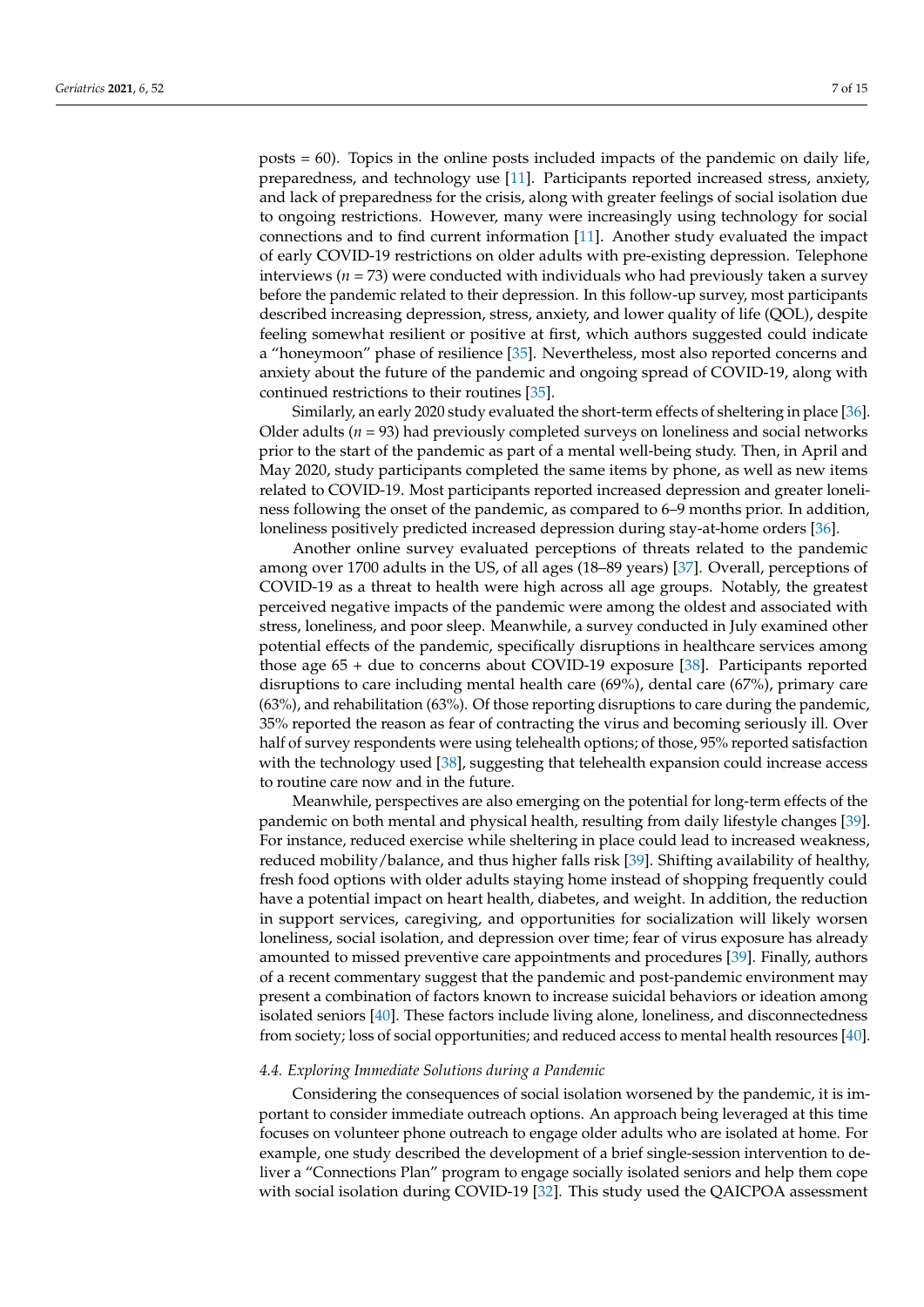along with cognitive behavioral therapy (CBT) strategies to design the intervention [\[30](#page-13-17)[,32\]](#page-13-18). In this approach, research clinicians work with participants remotely using strategies to cope with social isolation, by teaching various tools by phone, email, or mailed handouts. Skill building focuses on changing the individual's perspective, actions, and body sensations to cope with feelings of isolation. Although under development at the time of this review, this approach has the potential to provide social connectedness and coping tools for seniors [\[32\]](#page-13-18).

Other new studies have quickly implemented telephone outreach programs to help socially isolated seniors since early 2020. One program recruited medical and healthcare student volunteers to call older adults at risk of isolation (*n* = 25) during the COVID-19 crisis [\[41\]](#page-14-5). The program, Seniors Overcoming Social Isolation (SOS), identified at-risk seniors through their healthcare providers, targeting both community-dwelling adults and those in long-term care facilities. Student volunteers used a script with conversation starter topics including personal history, health issues, technology use, family/friends, and COVID-19 concerns. In early results, older adult participants expressed appreciation for the calls/callers; student volunteers felt the calls were well received and also reported personal satisfaction [\[41\]](#page-14-5).

Another similar program was designed to address social isolation specifically among nursing home residents during the COVID-19 outbreak [\[42\]](#page-14-6). The Telephone Outreach in the COVID-19 Outbreak (TOCO) program was developed to provide weekly telephone calls by medical student volunteers, with the goal of alleviating social isolation in nursing homes worsened by quarantine of residents in their rooms [\[42\]](#page-14-6). Local nursing homes were contacted; at selected facilities (*n* = 3 facilities), recreation directors identified at-risk residents who were willing to receive weekly phone calls ( $n = 30$  participants). Initial results were positive; participants reported that they looked forward to weekly phone calls with the student volunteers and expressed gratitude for the connections made with them. In fact, the student group in this study plans to continue the TOCO program beyond the pandemic to address social isolation in nursing homes [\[42\]](#page-14-6).

Meanwhile, other technology-based options have targeted social isolation, both prior to and during the pandemic. One recent literature review (2020) summarized the 15 smartphone applications most highly recommended as effective for addressing seniors' needs and providing access to needed support while isolated at home [\[43\]](#page-14-7). Many of these selected applications are highlighted in Table [2,](#page-8-0) although the availability of various application options continues to expand. Research indicates that seniors are increasingly using mobile technology, including smartphone applications, for healthcare purposes as well as to stay connected and access resources during this time  $[43,44]$  $[43,44]$ . Thus, it is reasonable to consider that mobile technology could be useful for those who want to avoid leaving home while staying connected and maintaining access to healthcare services, medications, groceries, and other resources.

Recent efforts are also exploring the benefits of online peer-to-peer communities for older adults, especially during this time of increased social isolation and disconnectedness. Online communities and social networks, part of the collective technological tools known as information and communication technologies (ICT), have become popular among older adults in recent years, especially since the start of the pandemic [\[45\]](#page-14-9). One recent review compiled studies evaluating the effectiveness of ICT with older adults, finding that ICT had a positive impact on social support, social connectedness, and social isolation over the short term [\[2\]](#page-12-2). Generally, online communities connecting older adults to their peers demonstrate success in sharing information, experiences regarding health conditions, and peer support for those with common interests [\[45\]](#page-14-9). One ongoing study, which began following the onset of COVID-19 in April 2020, is exploring the feasibility of online communities for older adults as a medium to connect peers with one another and communicate with healthcare providers [\[45\]](#page-14-9). Results describing whether these communities and social networks play a beneficial role in connectedness are expected in late 2021.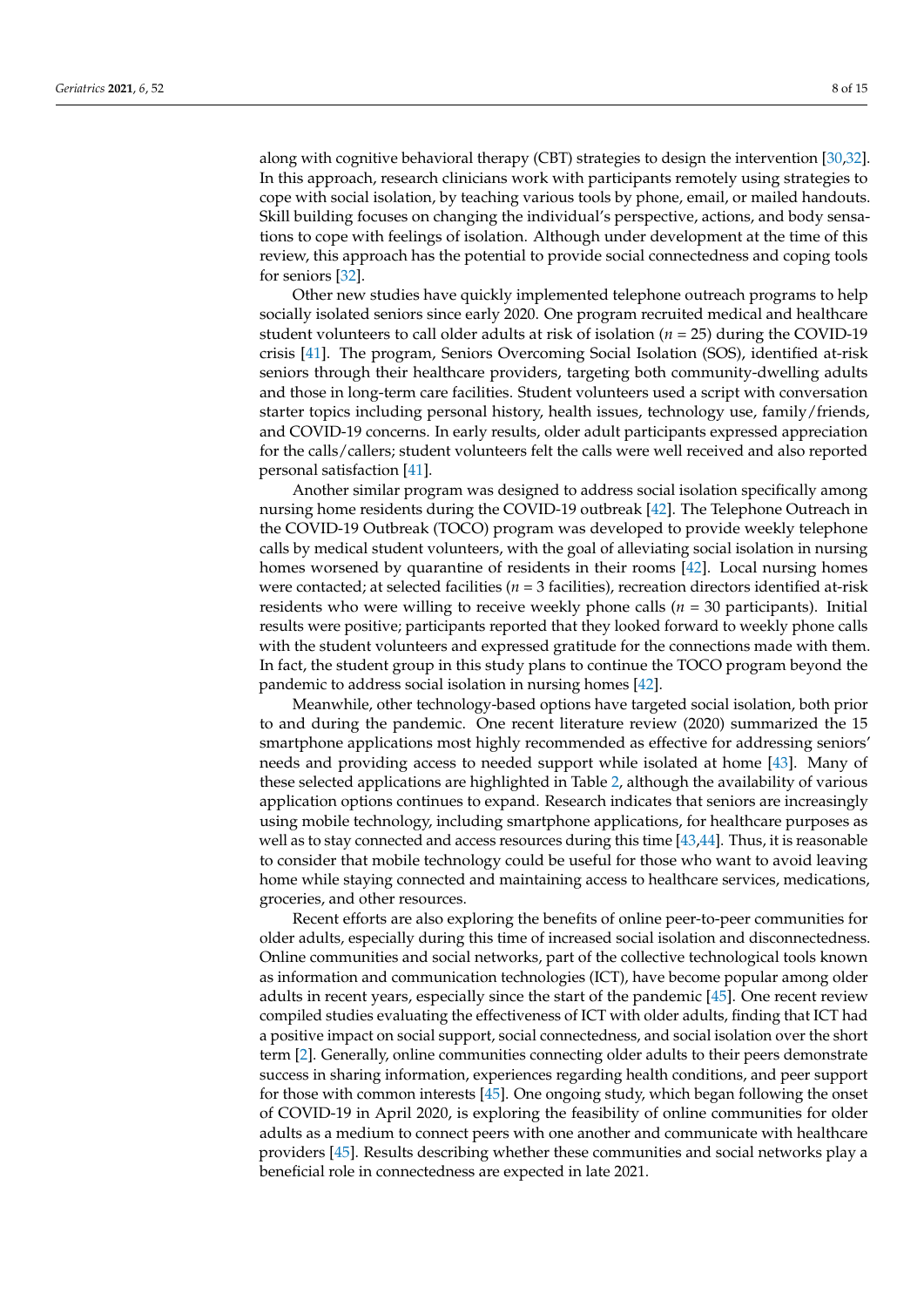<span id="page-8-0"></span>

| Category                   | Application         | Cost                                                         | Purpose                                                        |
|----------------------------|---------------------|--------------------------------------------------------------|----------------------------------------------------------------|
| Social Networking          | Skype               | Free to download                                             | Individual or group phone/video calls                          |
| Social Networking          | FaceTime            | Free w/Apple products                                        | Phone and video calling                                        |
| Telehealth                 | Teladoc             | Free to download; Telehealth<br>services depend on insurance | Connect to a doctor by phone;<br>Available 24/7                |
| Telehealth                 | Doctor on Demand    | Free to download; Telehealth<br>services depend on insurance | Face-to-face digital connection with a<br>doctor through video |
| Prescription<br>Management | GoodRx              | Free to download;<br>Membership fee                          | Finds Rx discounts and coupons                                 |
| Prescription<br>Management | Medisafe Management | Free to download;<br>Membership fee                          | Provides medication reminders; Drug<br>interaction warnings    |
| Cognitive Impairment       | Be My Eyes          | Free to download                                             | Connects visually impaired for help<br>with tasks              |
| Cognitive Impairment       | Glide Live Video    | Free to download;<br>Subscription fee                        | On-demand communication with sign<br>language and visuals      |
| Health/<br><b>Fitness</b>  | Calm                | Free to download;<br>Subscription fee                        | Mindfulness and meditation to reduce<br>stress                 |
| Health/<br><b>Fitness</b>  | Headspace           | Free to download;<br>Subscription fee                        | Relaxation app with meditation<br>techniques                   |
| Health/<br><b>Fitness</b>  | MyFitnessPal        | Free                                                         | Online diet and exercise tracker                               |

**Table 2.** Applications to Support Socially Isolated Older Adults.

Finally, innovative options to address social isolation during the pandemic and beyond have been proposed. As one novel example worth mentioning, "sociable robots" have been suggested as companions for seniors who are socially isolated, even prior to the COVID-19 outbreak. Since the pandemic began, life-like sociable robots have been discussed primarily as a solution for use in COVID-19 testing and diagnosis, telemedicine, cleaning, decontamination, and monitoring of quarantine. However, some perspectives recommend the use of robots as social companions for older adults confined to their homes. Essentially, robots could function as companions in an innovative approach to reach seniors who are lonely and isolated, as well as to provide simple task-focused functions or assistance. Although this approach would present various challenges, it appears in various discussions about future directions for alleviating social isolation [\[28,](#page-13-15)[46–](#page-14-10)[48\]](#page-14-11). Taken together, the commentaries and studies described here demonstrate the research quickly emerging since the start of the pandemic that could help inform solutions for supporting socially isolated older adults during a challenging time.

# **5. Discussion**

The COVID-19 pandemic triggered a public health crisis worldwide, impacting every aspect of life, society, health care, and individual health outcomes. While older adults have always been vulnerable to social isolation, the pandemic era highlights an urgent need to boost social connectedness within this population. Notably, social isolation has long been confirmed as detrimental to overall health, especially among vulnerable seniors who already face multiple chronic conditions and declining health status that amount to greater susceptibility for isolation [\[3](#page-12-1)[,5](#page-12-8)[,15\]](#page-13-3). Furthermore, a growing body of literature confirms social isolation as a significant negative influence not only on mental health but also on physical health outcomes, with social isolation and loneliness associated with higher risk of dementia, coronary artery disease, stroke, and mortality [\[3](#page-12-1)[,5,](#page-12-8)[15\]](#page-13-3). Thus, the need to explore pandemic-era intensification of social isolation among already vulnerable older adults was recognized as an urgent need, forming the focus of this literature review.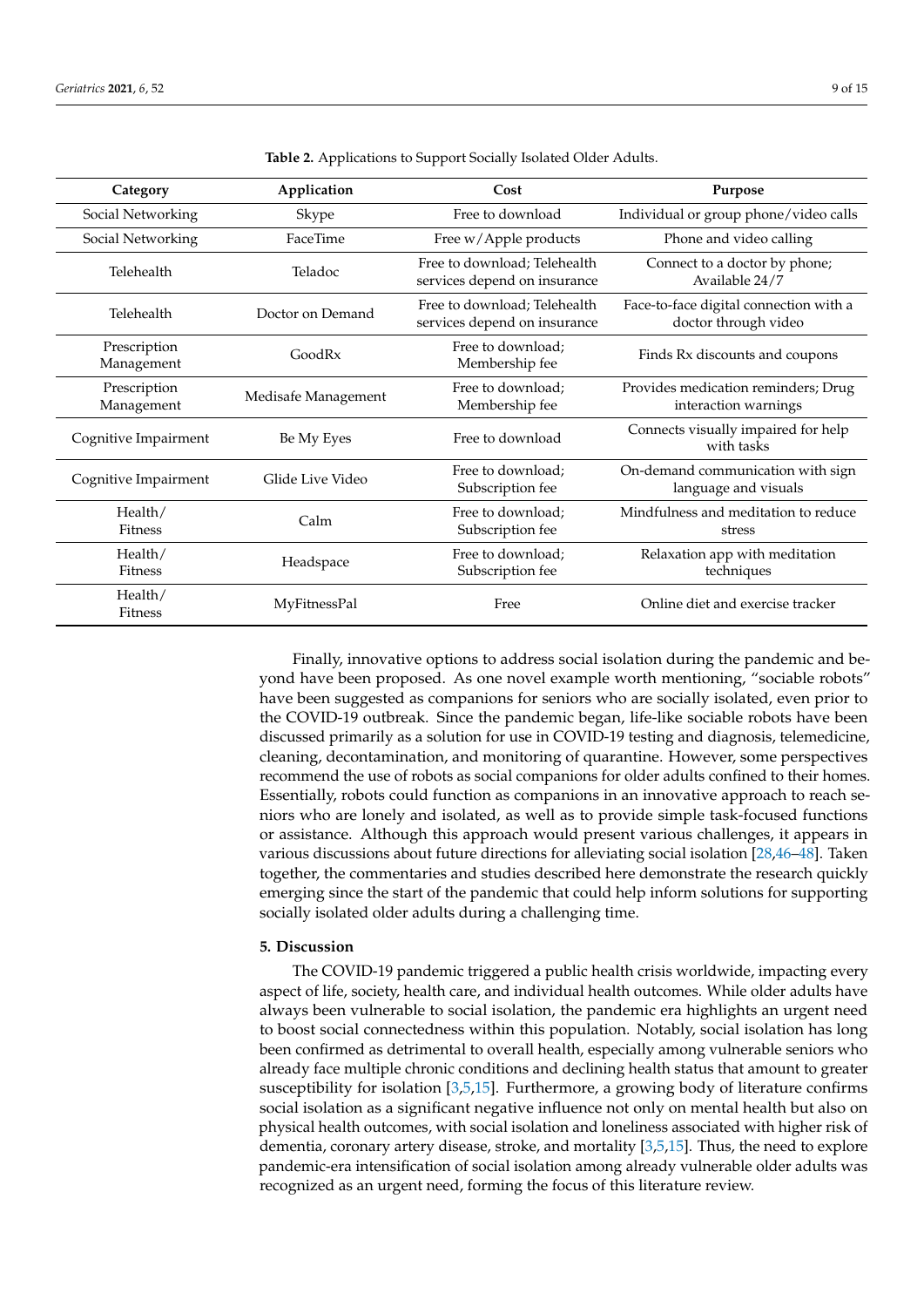Immediate impacts of worsening social isolation since the pandemic began have emerged: from mental health and emotional distress to problematic health behaviors including poor sleep [\[3\]](#page-12-1). Notably, the pandemic environment requires innovative strategies to be effective despite social distancing and quarantines. Even after the height of the pandemic has passed, seniors who are still afraid to leave home may struggle to re-establish their prior social connections, relationships, and usual activities.

## *5.1. Adapting Approaches for Safety*

Most new research describing the impacts of COVID-19 on social isolation emphasizes that approaches and solutions must be adapted for safety due to the pandemic. Furthermore, immediate solutions are needed to address the potential for a lasting social recession, integrating efficient and accurate identification of those who are socially isolated and in greatest need of support. Traditional approaches may not be feasible when social distancing efforts are in place; in fact, in-person interactions may be limited for the foreseeable future. In addition, emerging studies agree that adapted approaches for the pandemic should be multidimensional, with planning for longer-term delivery; innovative strategies for safe, effective outreach; and the use of public health messaging and virtual communication to ensure continued contact with friends, family, and community resources [\[11,](#page-12-7)[12,](#page-13-0)[35,](#page-13-21)[49,](#page-14-12)[50\]](#page-14-13). Thus, a growing need exists for what is termed "distanced connectivity" in the literature. Distanced connectivity as an approach aims to repair or improve aspects of social connectedness damaged by social distancing through technological resources. At a scalable level, technology-based options may be a logical approach to engage older adults in efforts to reduce feelings of isolation. Furthermore, initiatives using technology can help to address older adults' needs during the current pandemic and beyond, both individually as well as in healthcare delivery on a larger scale [\[51\]](#page-14-14).

Technology may also provide desperately needed resources for those in long-term care settings. In one recent study, 100% of a nursing home's activity staff members reported that their residents were impacted by social distancing inside the facility during the pandemic [\[52\]](#page-14-15). Staff members expressed eagerness to use any feasible technologybased solutions to connect with residents, including digital therapy sessions; telehealth provider visits; virtual/digital announcements; video calls between residents and to outside friends/families; and virtual activities across residents' rooms [\[52\]](#page-14-15). Elsewhere, related research suggests that technology options for enabling communication in nursing homes may become part of the new normal following the pandemic, with video consultations and visits remaining important for both family and provider connections [\[22,](#page-13-10)[53,](#page-14-16)[54\]](#page-14-17).

Similarly, home health and medical home visit programs have had to rely on technology, in many cases, during the pandemic. As an example, the Division of Geriatrics at Staten Island University Hospital typically provides regular, recurring home visits for over 300 families in the area [\[55\]](#page-14-18). Early in the pandemic, the program faced numerous barriers including fear among patients and families of accessing the healthcare system through home visits due to potential COVID-19 exposure, as well as decreased diagnostic support and reduced ability to deliver home visits [\[55\]](#page-14-18). However, technology has served an important role in executing these services through telehealth, which most families have embraced successfully, according to physicians employed by the program [\[55\]](#page-14-18).

Finally, the value of technology in palliative care during this time has been described, focused on the need for delivering continued quality while also maintaining safety protocols [\[16\]](#page-13-4). For older adults with severe COVID-19 illness and poor prognosis, end-of-life tasks and family communications have relied on technology in the clinical setting. For example, one case study described a hospitalized patient who subsequently died from COVID-19 complications, and the role of video conferencing for consultations as well as provider and family visits while he was ill [\[16\]](#page-13-4). Guided imagery, meditation, and prayer were also delivered to this patient through virtual platforms in the hospital, which reportedly reduced his anxiety and distress at the end of life [\[16\]](#page-13-4).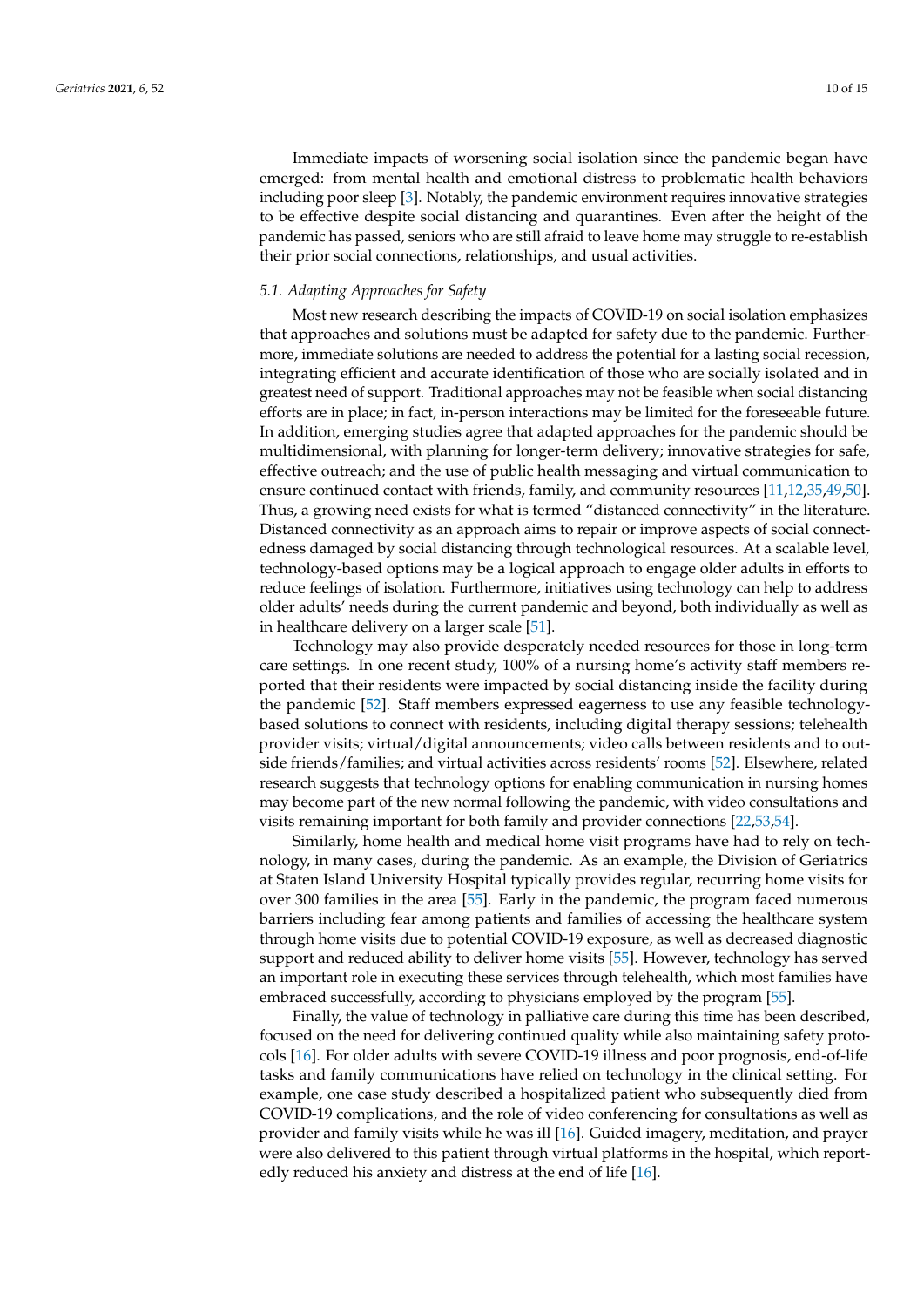Meanwhile, in other efforts, the Administration on Aging (AOA) and the National Council on Aging (NCOA) provided recommendations in early 2020 for aging organizations to adapt their resources during the COVID-19 pandemic [\[20](#page-13-8)[,56](#page-14-19)[,57\]](#page-14-20). The AOA and NCOA released a coordinated series of toolkits, webinars, and other resources to help organizations pivot by offering virtually delivered services instead of in-person outreach. As an example, the NCOA's Program to Encourage Active, Rewarding Lives (PEARLs) was converted to a virtual format in March 2020 to adapt to the rapidly evolving COVID-19 situation. Designed for older adults, the PEARLs program addresses late-life depression in order to prevent worsening social isolation, through teaching problem-solving and activity planning skills virtually, helping seniors create a "new normal" without in-person interactions.

With similar goals, AARP's Community Connections website has increasingly focused on connecting older adults with their communities during a time of greater social isolation [\[58\]](#page-14-21). Older individuals seeking support for various needs can find it through this website; those interested in helping can also reach out and connect with their communities. One program linked through this website is AARP's Friendly Voice, a phone line that can connect seniors impacted by social isolation resulting from social distancing and quarantines during the pandemic. In this program, trained volunteers are available to make calls to anyone who requests contact. Those in crisis or with urgent needs (such as food, health care, and mental health support) are directed to appropriate experts or resources by volunteers. However, most calls are intended to provide a "friendly voice," or just someone to talk to during a time of extreme stress and growing isolation [\[58\]](#page-14-21).

Despite the potential benefits of interventions tailored to avoid in-person contact, various challenges exist with some of these options. Notably, unreadiness among older adults to access telehealth is common for various reasons: privacy or security concerns; access to internet-enabled devices; lack of knowledge for using devices and/or platforms; and hearing/vision impairments [\[59\]](#page-14-22). The costs of telehealth along with implementation logistics may also pose unique challenges; however, telehealth visits may help improve access to healthcare services and remote monitoring even beyond the pandemic [\[11](#page-12-7)[,12](#page-13-0)[,35](#page-13-21)[,49](#page-14-12)[–51\]](#page-14-14).

Elsewhere, recent discussions have considered how healthcare providers can help address the ongoing impacts of social distancing, quarantines, and COVID-19 fears through various approaches [\[20,](#page-13-8)[39\]](#page-14-3). First, providers can improve telehealth visits by reminding patients to wear glasses and hearing aids; engaging caregivers in three-way calling; and enlisting help with video technology from family members [\[20](#page-13-8)[,39\]](#page-14-3). Alternatively, in-person visits and home health evaluations can continue safely as long as safety regulations remain in place. Finally, providers can help ensure access to necessary resources by asking about social determinants and providing needed connections [\[20](#page-13-8)[,39\]](#page-14-3).

Finally, with the availability of COVID-19 vaccines in the US, it will be critical to reach socially isolated older adults to ensure they have access to vaccination opportunities. This may include identification of those who are not leaving home, and those without a family or caregiver support system; outreach to determine readiness for and concerns about vaccines; and logistical solutions including transportation and appointment scheduling. Solutions for vaccine distribution should be considered along with other approaches to reach vulnerable older adults to ensure their safety and well-being. In the meantime, until widespread vaccinations are completed, especially for those who hesitate to take the vaccine, encouragement for adherence to safety measures will be necessary considering the ongoing spread of infections. Mask wearing, social distancing, and diligent hygiene remain key components of these recommendations. These critical measures, if taken by older adults as well as their close family members and caregivers, may help many to feel more comfortable in reaching out for support services; leaving their homes for reasons spanning social activities, daily living needs, and shopping; as well as attending medical appointments—thus reducing social isolation risk over time.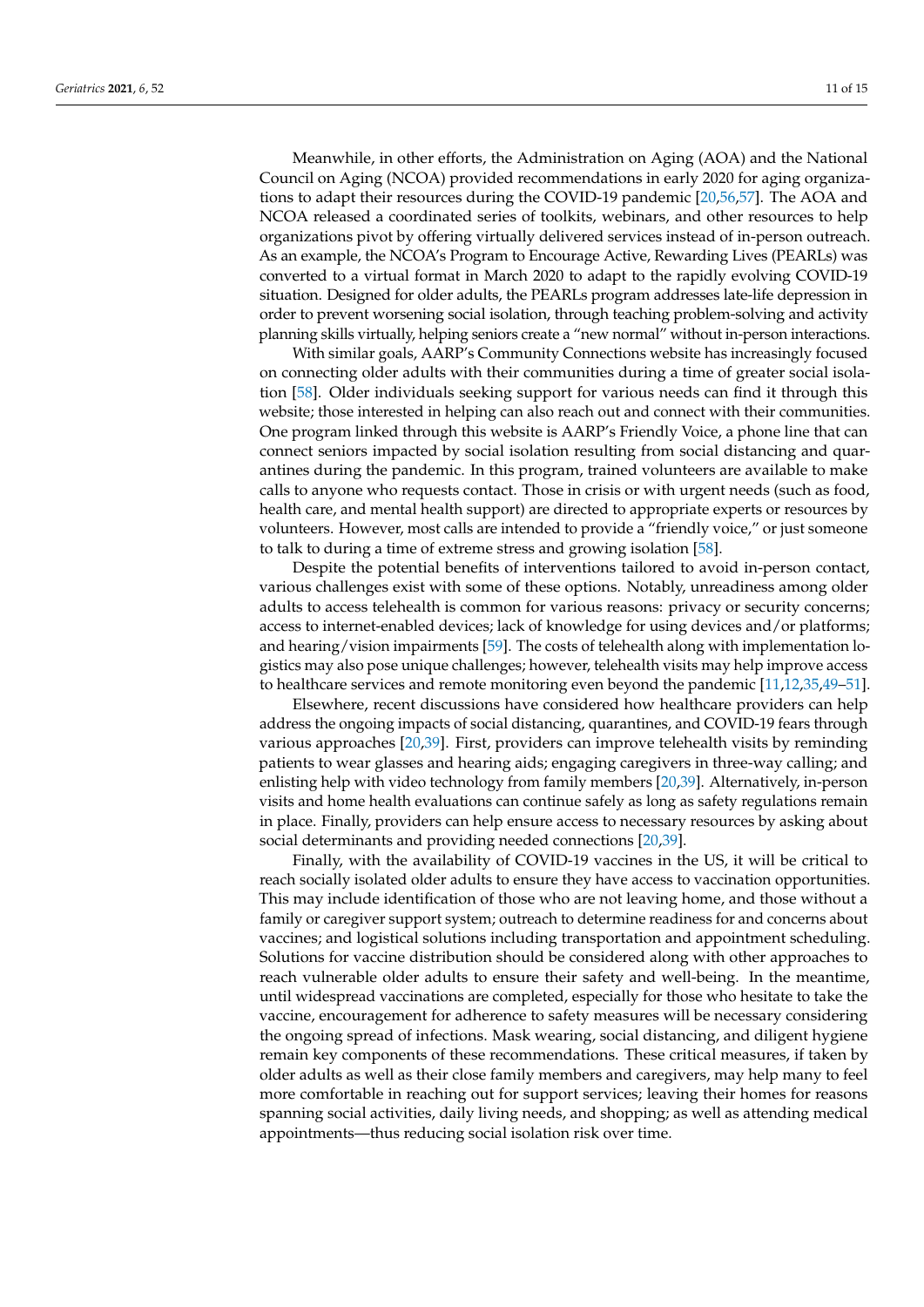#### *5.2. Leveraging Personal Determinants of Health*

Even prior to COVID-19, perspectives on aging had begun to shift from a focus on negative risk factors to encompass the positive resources within an individual's control [\[60\]](#page-14-23). This approach considers the impact of positive personal resources that could be leveraged to impact health outcomes, highlighting factors such as resilience, purpose in life, optimism, and social connections, as well as physical activity and its role in boosting the other important personal factors [\[60\]](#page-14-23). Recent research demonstrates that older adults with a combination of at least one of these attributes tend to have better health outcomes than those who do not; for instance, social support in combination with physical activity through attendance of group fitness settings has demonstrated positive outcomes [\[60\]](#page-14-23). These findings suggest that interventions to improve or maintain specific positive attributes could be beneficial, especially during a time when social isolation and the other factors greatly influence one another, with social isolation often holding a bi-directional relationship with resilience, physical activity, and optimism [\[60\]](#page-14-23). As previously described, these positive personal resources focusing on resilience, purpose in life, optimism, and social connections have been recently defined as the key personal determinants that older adults can access and utilize later in life to buffer challenges [\[17\]](#page-13-5). Boosting the key PDOH during times of crisis could potentially help reduce feelings of social isolation, especially through maintained social connectedness.

## **6. Limitations**

Notably, there were a few important limitations of this literature review. First, the search of literature encompassed a short time period, focusing on research published from early 2020 to year-end. Most studies on the impacts of COVID-19 were conducted typically for only a few weeks to about two months; sample sizes were very small and not all focused on older adults. Lastly, reported findings show only short-term impacts, rather than long-term effects of the pandemic, with most research published in a "fasttrack" environment following reviews without the typical rigorous evaluation. However, the emerging findings in this review provide a base of knowledge for important future research directions.

# **7. Conclusions**

In this timely literature review, we hypothesized that the COVID-19 pandemic has quickly worsened and intensified widespread social isolation among vulnerable older adults, many of whom already faced disconnectedness for various reasons. Furthermore, it was proposed that these impacts of intensifying social isolation could potentially span a lengthy duration, with serious long-term consequences on health outcomes. Notably, our findings confirmed these hypotheses, revealing how the COVID-19 pandemic has complicated social isolation for older adults, highlighting the critical importance of their social connections and need to maintain them even during times of crisis. Notably, serious mounting concerns surround the predicted lasting effects of the pandemic on not only social connectedness but also physical and mental health. As described in this review, a "COVID-19 paradox" has emerged: safety protocols protect older adults but concurrently place them at risk of harm from greater social isolation. While social distancing is critical to prevent spread of the virus, this approach must also be balanced with maintaining social connectedness with approaches adapted for safety and distancing. As this phenomenon continues throughout the ongoing pandemic, fears of a social recession have emerged to describe the downstream ramifications for a population of aging seniors who already face declining physical, mental, and cognitive health.

As this review demonstrates, immediate solutions adapted for safety protocols in the "new normal" of this pandemic are urgently needed, as typical outreach initiatives to combat social isolation are largely on hold. Consequently, this dilemma presents implications for healthcare providers, family caregivers, policy makers, and other stakeholders to quickly develop solutions to reach socially isolated older adults, provide support and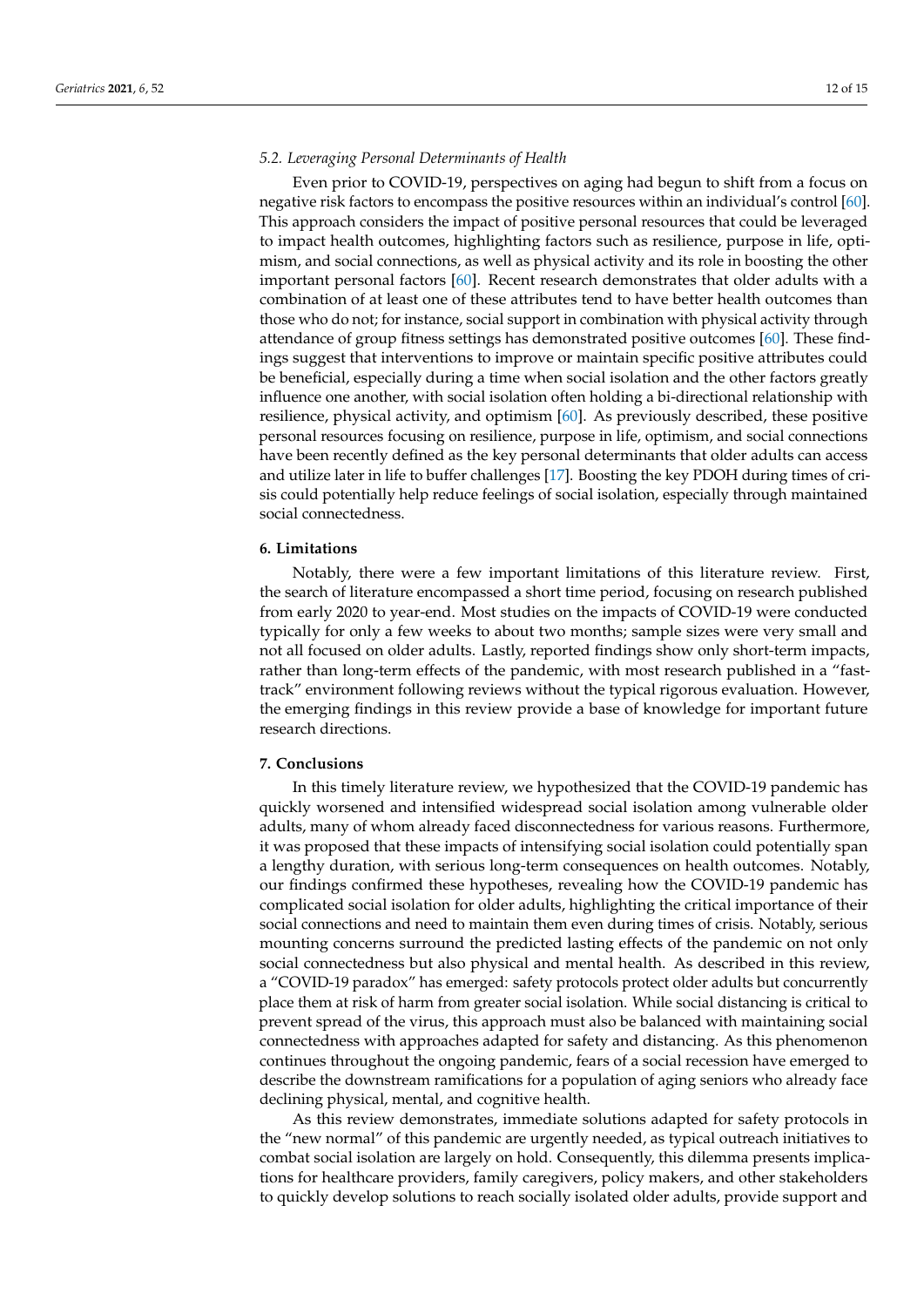resources, and combat feelings of social isolation among them. In fact, solutions adapted for safety may be the trending protocol for future interventions, as many older adults with chronic health conditions or compromised immunity may remain fearful to leave their homes even following widespread vaccination efforts and an eventual end to the pandemic. Thus, greater awareness, cooperation, innovation, and various approaches integrating technological resources are needed to address the consequences of a potential long-term social recession in the coming years.

**Author Contributions:** The corresponding author (S.M.) drafted the written sections of the manuscript. All authors listed qualify as authors as all were involved in the following roles in addition to assistance with revising the manuscript at draft stages: Made substantial contributions to conception, design, acquisition of data, or analysis and interpretation of data. Were involved in drafting the manuscript or revising critically for important content; Gave final approval of the version to be published; and Agreed to be accountable for the work in ensuring that questions related to accuracy or integrity are appropriately investigated and resolved. All authors have read and agreed to the published version of the manuscript.

**Funding:** The authors received no financial support for the research, authorship, and/or publication of this article. Stephanie MacLeod, Rifky Tkatch, Sandra Kraemer, Annette Fellows, Michael McGinn, and James Schaeffer are employed by UnitedHealth Group and have stock with UnitedHealth Group. Charlotte S. Yeh is employed by AARP Services, Inc. However, their compensation was not dependent upon the results obtained in this research, and the investigators retained full independence in the conduct of this research.

**Institutional Review Board Statement:** Not applicable. As this was a literature review study, no human subjects were involved in the research and thus no IRB approval was necessary or obtained.

**Informed Consent Statement:** Not applicable.

**Data Availability Statement:** Not applicable.

**Conflicts of Interest:** The authors declare no conflict of interest with respect to the research, authorship, and/or publication of this article.

#### **References**

- <span id="page-12-0"></span>1. Dickens, A.P.; Richards, S.H.; Greaves, C.J.; Campbell, J.L. Interventions Targeting Social Isolation in Older People: A Systematic Review. *BMC Public Health* **2011**, *11*, 647. [\[CrossRef\]](http://doi.org/10.1186/1471-2458-11-647)
- <span id="page-12-2"></span>2. Chen, Y.R.; Schulz, P.J. The Effect of Information Communication Technology Interventions on Reducing Social Isolation in the Elderly: A Systematic Review. *J. Med. Internet Res.* **2016**, *18*, e18. [\[CrossRef\]](http://doi.org/10.2196/jmir.4596) [\[PubMed\]](http://www.ncbi.nlm.nih.gov/pubmed/26822073)
- <span id="page-12-1"></span>3. Holt-Lunstad, J. The Double Pandemic of Social Isolation and COVID-19: Cross-Sector Policy Must Address Both. Health Affairs Blog. 22 June 2020. Available online: <https://www.healthaffairs.org/do/10.1377/hblog20200609.53823/full/> (accessed on 1 November 2020).
- <span id="page-12-3"></span>4. Improving Health Care Quality. The Commonwealth Fund Website. The Commonwealth Fund © 2021. Available online: [https://www.commonwealthfund.org/blog/2020/how-covid-19-pandemic-could-increase-social-isolation-and-how](https://www.commonwealthfund.org/blog/2020/how-covid-19-pandemic-could-increase-social-isolation-and-how-providers-and-policymakers)[providers-and-policymakers](https://www.commonwealthfund.org/blog/2020/how-covid-19-pandemic-could-increase-social-isolation-and-how-providers-and-policymakers) (accessed on 1 November 2020).
- <span id="page-12-8"></span>5. National Academies of Sciences Engineering and Medicine. *Social Isolation and Loneliness in Older Adults: Opportunities for the Health Care System*; The National Academic Press: Washington, DC, USA, 2020.
- <span id="page-12-4"></span>6. Cudjoe, T.K.M.; Roth, D.L.; Szanton, S.L.; Wolff, J.L.; Boyd, C.M.; Thorpe, R.J. The Epidemiology of Social Isolation: National Health and Aging Trends Study. *J. Gerontol. Ser. B* **2020**, *75*, 107–113. [\[CrossRef\]](http://doi.org/10.1093/geronb/gby037) [\[PubMed\]](http://www.ncbi.nlm.nih.gov/pubmed/29590462)
- <span id="page-12-5"></span>7. Gardiner, C.; Geldenhuys, G.; Gott, M. Interventions to Reduce Social Isolation and Loneliness among Older People: An Integrative Review. *Health Soc. Care Comm.* **2018**, *26*, 147–157. [\[CrossRef\]](http://doi.org/10.1111/hsc.12367) [\[PubMed\]](http://www.ncbi.nlm.nih.gov/pubmed/27413007)
- 8. Di Napoli, E.A.; Wu, B.; Scogin, F. Social Isolation and Cognitive Function in Appalachian Older Adults. *Res. Aging* **2014**, *36*, 161–179. [\[CrossRef\]](http://doi.org/10.1177/0164027512470704)
- 9. Luo, Y.; Hawkley, L.C.; Waite, L.J.; Cacioppo, J.T. Loneliness, Health and Mortality in Old Age: A National Longitudinal Study. *Soc. Sci. Med.* **2012**, *74*, 907–914. [\[CrossRef\]](http://doi.org/10.1016/j.socscimed.2011.11.028)
- <span id="page-12-6"></span>10. AARP Foundation. *Framework for Isolation in Adults over 50*; revised edition; Developed by Katie Elder and Jess Retrum; AARP Foundation: Washington, DC, USA, 2012.
- <span id="page-12-7"></span>11. Chen, A.T.; Ge, S.; Cho, S.; Teng, A.K.; Chu, F.; Demiris, G.; Zaslavsky, O. Reactions to COVID-19, Information and Technology Use, and Social Connectedness among Older Adults with Pre-Frailty and Frailty. *Geriatr. Nurs.* **2020**, *42*, 188–195. [\[CrossRef\]](http://doi.org/10.1016/j.gerinurse.2020.08.001)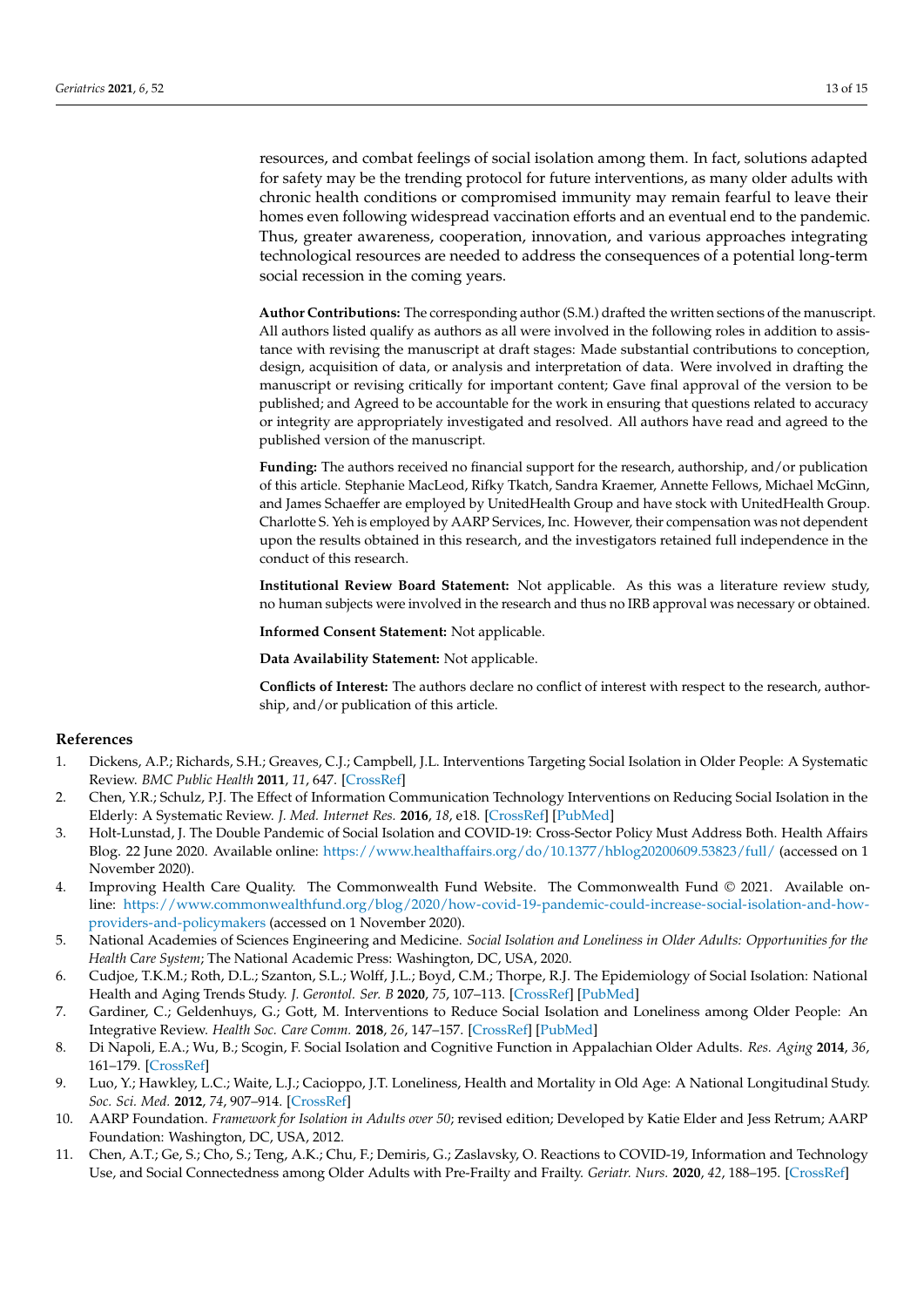- <span id="page-13-0"></span>12. Klein, E. Coronavirus Will Also Cause a Loneliness Epidemic. VOX Website. 12 March 2020. Available online: [https://www.](https://www.vox.com/2020/3/12/21173938/coronavirus-covid-19-social-distancing-elderly-epidemic-isolation-quarantine) [vox.com/2020/3/12/21173938/coronavirus-covid-19-social-distancing-elderly-epidemic-isolation-quarantine](https://www.vox.com/2020/3/12/21173938/coronavirus-covid-19-social-distancing-elderly-epidemic-isolation-quarantine) (accessed on 1 November 2020).
- <span id="page-13-1"></span>13. Centers for Disease Control and Prevention National Center for Health Statistics. Weekly Updates by Select Demographic and Geographic Characteristics. Provisional Death Counts for Coronavirus Disease 2019 (COVID-19). 2020. Available online: [https://www.cdc.gov/nchs/nvss/vsrr/covid\\_weekly/index.htm#AgeAndSex](https://www.cdc.gov/nchs/nvss/vsrr/covid_weekly/index.htm#AgeAndSex) (accessed on 1 November 2020).
- <span id="page-13-2"></span>14. World Health Organization. Statement—Older People Are at Highest Risk from COVID-19, but All Must Act to Prevent Community Spread. 2020. Available online: [http://www.euro.who.int/en/health-topics/health-emergencies/coronavirus-covid-19](http://www.euro.who.int/en/health-topics/health-emergencies/coronavirus-covid-19/statements/statement-older-people-are-at-highest-risk-from-covid-19,-but-all-must-act-to-prevent-community-spread) [/statements/statement-older-people-are-at-highest-risk-from-covid-19,-but-all-must-act-to-prevent-community-spread](http://www.euro.who.int/en/health-topics/health-emergencies/coronavirus-covid-19/statements/statement-older-people-are-at-highest-risk-from-covid-19,-but-all-must-act-to-prevent-community-spread) (accessed on 1 November 2020).
- <span id="page-13-3"></span>15. Donovan, N.J.; Blazer, D. Social Isolation and Loneliness in Older Adults: Review and Commentary of a National Academies Report. *Am. J. Geriatr. Psychiatry* **2020**, *28*, 1233–1244. [\[CrossRef\]](http://doi.org/10.1016/j.jagp.2020.08.005)
- <span id="page-13-4"></span>16. Mackey, R.M.; Yeow, M.E.; Christensen, A.R.; Ingram, C.; Carey, E.C.; Lapid, M.I. Reconnecting: Strategies for Supporting Isolated Older Adults during COVID-19 through Tele-palliative Care. *Clin. Gerontol.* **2020**, *1*, 1–8. [\[CrossRef\]](http://doi.org/10.1080/07317115.2020.1830905)
- <span id="page-13-5"></span>17. MacLeod, S.; Kraemer, S.; Fellows, A.; Albright, L.; Ruiz, J.; McGinn, M.; Schaeffer, J.; Yeh, C. Defining the Personal Determinants of Health for Older Adults. *J. Behav. Health* **2021**, *10*, 1–6.
- <span id="page-13-6"></span>18. Murthy, V.H.; Chen, A.T. The Coronavirus Could Cause a Social Recession. *The Atlantic*. 22 March 2020. Available online: <https://www.theatlantic.com/ideas/archive/2020/03/america-faces-social-recession/608548/> (accessed on 1 November 2020).
- <span id="page-13-7"></span>19. Harden, K.; Price, D.M.; Mason, H.; Bigelow, A. COVID-19 Shines a Spotlight on the Age-Old Problem of Social Isolation. *J. Hosp. Pall Nurs.* **2020**, *22*, 435–441. [\[CrossRef\]](http://doi.org/10.1097/NJH.0000000000000693) [\[PubMed\]](http://www.ncbi.nlm.nih.gov/pubmed/32925489)
- <span id="page-13-8"></span>20. Smith, M.L.; Steinman, L.E.; Casey, E.A. Combatting Social Isolation among Older Adults in a Time of Physical Distancing: The COVID-19 Social Connectivity Paradox. *Front. Public Health* **2020**, *8*, 403. [\[CrossRef\]](http://doi.org/10.3389/fpubh.2020.00403) [\[PubMed\]](http://www.ncbi.nlm.nih.gov/pubmed/32850605)
- <span id="page-13-9"></span>21. Shah, S.G.S.; Nogueras, D.; van Woerden, H.C.; Kiparoglou, V. The COVID-19 Pandemic: A Pandemic of Lockdown Loneliness and the Role of Digital Technology. *J. Med. Internet Res.* **2020**, *22*, e22287. [\[CrossRef\]](http://doi.org/10.2196/22287)
- <span id="page-13-10"></span>22. Ayalon, L.; Zisberg, A.; Cohn-Schwartz, E.; Cohen-Mansfield, J.; Perel-Levin, S.; Bar-Asher Siegal, E. Long-term Care Settings in the Times of COVID-19: Challenges and Future Directions. *Int. Psychogeriatr.* **2020**, *32*, 1239–1243. [\[CrossRef\]](http://doi.org/10.1017/S1041610220001416) [\[PubMed\]](http://www.ncbi.nlm.nih.gov/pubmed/32609082)
- 23. Arons, M.M.; Hatfield, K.M.; Reddy, S.C.; Kimball, A.; James, A.; Jacobs, J.R.; Taylor, J.; Spicer, K.; Bardossy, A.C.; Oakley, L.P.; et al. Presymptomatic SARS-CoV-2 Infections and Transmission in a Skilled Nursing Facility. *NEJM* **2020**, *382*, 2081–2090. [\[CrossRef\]](http://doi.org/10.1056/NEJMoa2008457)
- <span id="page-13-11"></span>24. McMichael, T.M. COVID-19 in a Long-term Care Facility—King County, Washington, February 27-March 9, 2020. *MMWR Morb. Mortal. Wkly. Rep.* **2020**, *69*, 339–342. [\[CrossRef\]](http://doi.org/10.15585/mmwr.mm6912e1) [\[PubMed\]](http://www.ncbi.nlm.nih.gov/pubmed/32214083)
- <span id="page-13-12"></span>25. Chidambaram, P. State Reporting of Cases and Deaths Due to COVID-19 in Long-Term Care Facilities. 23 April 2020. Kaiser Family Foundation © 2021. Available online: [https://www.kff.org/medicaid/issue-brief/state-reporting-of-cases-and-deaths](https://www.kff.org/medicaid/issue-brief/state-reporting-of-cases-and-deaths-due-to-covid-19-in-long-term-care-facilities/)[due-to-covid-19-in-long-term-care-facilities/](https://www.kff.org/medicaid/issue-brief/state-reporting-of-cases-and-deaths-due-to-covid-19-in-long-term-care-facilities/) (accessed on 1 November 2020).
- <span id="page-13-13"></span>26. Orecchio-Egresitz, H. As Many as Half of Europe's COVID-19 Deaths Were People in Long-Term Care Facilities. 26 April 2020. Insider Inc. © 2021. Available online: [https://www.businessinsider.com/half-europes-covid-19-deaths-in-long-term-care](https://www.businessinsider.com/half-europes-covid-19-deaths-in-long-term-care-facilities-2020-4)[facilities-2020-4](https://www.businessinsider.com/half-europes-covid-19-deaths-in-long-term-care-facilities-2020-4) (accessed on 1 November 2020).
- <span id="page-13-14"></span>27. MacCharles, T. 82% of Canada's COVID-19 Deaths Have Been in Long-Term Care, New Data Reveals. 7 May 2020. Toronto Star Newspapers Ltd. © 1996–2021. Available online: [https://www.thestar.com/politics/federal/2020/05/07/82-of-canadas-covid-](https://www.thestar.com/politics/federal/2020/05/07/82-of-canadas-covid-19-deaths-have-been-in-long-term-care.html)[19-deaths-have-been-in-long-term-care.html](https://www.thestar.com/politics/federal/2020/05/07/82-of-canadas-covid-19-deaths-have-been-in-long-term-care.html) (accessed on 1 November 2020).
- <span id="page-13-15"></span>28. Armitage, R.; Nellums, L.B. COVID-19 and the Consequences of Isolating the Elderly. *Lancet Public Health* **2020**, *5*, E256. [\[CrossRef\]](http://doi.org/10.1016/S2468-2667(20)30061-X)
- <span id="page-13-16"></span>29. Yardley, S.; Rolph, M. Death and Dying During the Pandemic. *Br. Med. J.* **2020**, *369*, m1472. [\[CrossRef\]](http://doi.org/10.1136/bmj.m1472)
- <span id="page-13-17"></span>30. Cawthon, P.M.; Orwoll, E.S.; Ensrud, K.E.; Cauley, J.A.; Kritchevsky, S.B.; Cummings, S.R.; Newman, A. Assessing the Impact of the COVID-19 Pandemic and Accompanying Mitigation Efforts on Older Adults. *J. Gerontol. Ser. A* **2020**. [\[CrossRef\]](http://doi.org/10.1093/gerona/glaa099)
- 31. Lewis, C.; Shah, T.; Jacobson, G.; McIntosh, A.; Abrams, M.K. How the COVID-19 Pandemic Could Increase Social Isolation, and How Providers and Policymakers Can Keep Us Connected. The Commonwealth Fund. 8 April 2020. Available online: [https://www.commonwealthfund.org/blog/2020/how-covid-19-pandemic-could-increase-social-isolation-and-how](https://www.commonwealthfund.org/blog/2020/how-covid-19-pandemic-could-increase-social-isolation-and-how-providers-and-policymakers)[providers-and-policymakers](https://www.commonwealthfund.org/blog/2020/how-covid-19-pandemic-could-increase-social-isolation-and-how-providers-and-policymakers) (accessed on 1 November 2020).
- <span id="page-13-18"></span>32. Van Orden, K.A.; Bower, E.; Lutz, J.; Silva, C.; Gallegos, A.M.; Podgorski, C.A.; Santos, E.J.; Conwell, Y. Strategies to Promote Social Connections among Older Adults During "Social Distancing" Restrictions. *Am. J. Geriatr. Psychiatry* **2020**, in press. [\[CrossRef\]](http://doi.org/10.1016/j.jagp.2020.05.004) [\[PubMed\]](http://www.ncbi.nlm.nih.gov/pubmed/32425473)
- <span id="page-13-19"></span>33. Ahorsu, D.K.; Lin, C.Y.; Imani, V.; Saffari, M.; Griffiths, M.D.; Pakpour, A.H. The Fear of COVID-19 Scale: Development and Initial Validation. *Int. J. Ment. Health Addict.* **2020**. [\[CrossRef\]](http://doi.org/10.1007/s11469-020-00270-8) [\[PubMed\]](http://www.ncbi.nlm.nih.gov/pubmed/32226353)
- <span id="page-13-20"></span>34. Gruenewald, T.L.; Zahn, D.; Ong, A. Age Variations in Perceived COVID-19 Threats, Negative Impacts, and Associations with Well-Being. Poster presentation. In Proceedings of the Gerontological Society of America Annual Meeting, Virtual, 4–7 November 2020.
- <span id="page-13-21"></span>35. Hamm, M.E.; Brown, P.J.; Karp, J.F.; Lenard, E.; Cameron, F.; Dawdani, A.; Lavretsky, H.; Miller, P.; Mulsant, B.H.; Pham, V.T.; et al. Experiences of American Older Adults with Pre-existing Depression During the Beginnings of the COVID-19 Pandemic: A Multicity, Mixed-Methods Study. *Am. J. Geriatr. Psychiatry* **2020**, *28*, 924–932. [\[CrossRef\]](http://doi.org/10.1016/j.jagp.2020.06.013) [\[PubMed\]](http://www.ncbi.nlm.nih.gov/pubmed/32682619)